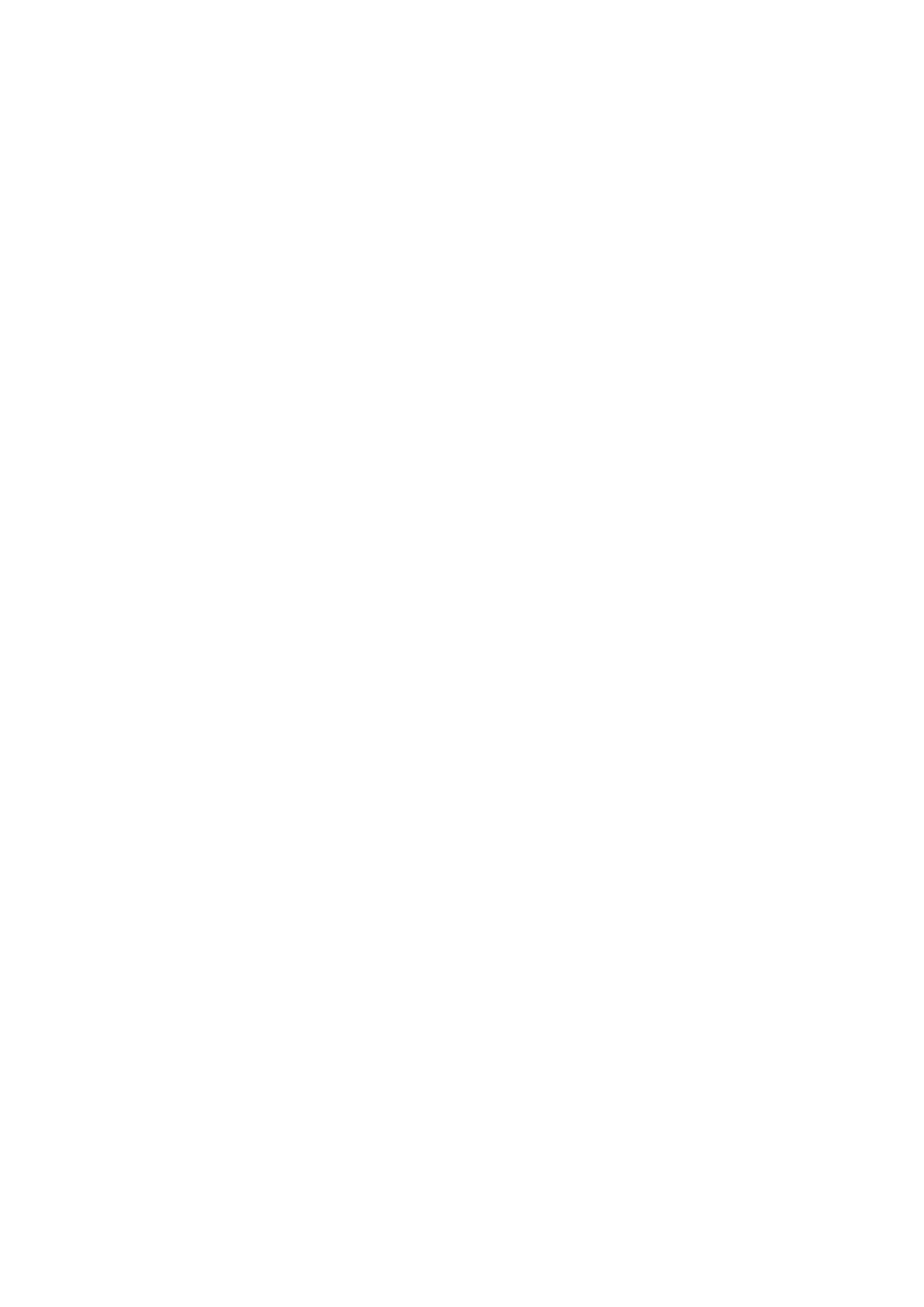This licence is dated

## **Parties**

- (1) THE OXFORDSHIRE COUNTY COUNCIL of County Hall, New Road, Oxford OX1 1ND (Licensor) and
- (2) THE WATLINGTON PARISH COUNCIL of 1 Old School Place, Watlington OX49 5QH (Licensee)

## BACKGROUND

- (A) The Licensor owns the Property on behalf of the Charlotte Coxe Trust (registered charity number 297089).
- (B) The Licensee intends to carry out the Works at the Property and consent for this needs to be obtained in advance from the Licensor.
- (C) The purpose of this licence is to grant the consent.

### Agreed terms

#### 1. Interpretation

The following definitions and rules of interpretation apply in this licence.

#### 1.1 Definitions:

 CDM Regulations: the Construction (Design and Management) Regulations 2015 (SI 2015/51).

Property: 33 High Street, Watlington OX49 5PZ.

 Works: the works detailed in the annexed E-mail chain (numbered 1-5 in the e-mail from Andy Rawlings and numbered 1-16 in the e-mail from Matt Reid) together with making good any damage to the Property caused by carrying out such works.

1.2 Clause, Schedule and paragraph headings shall not affect the interpretation of this licence.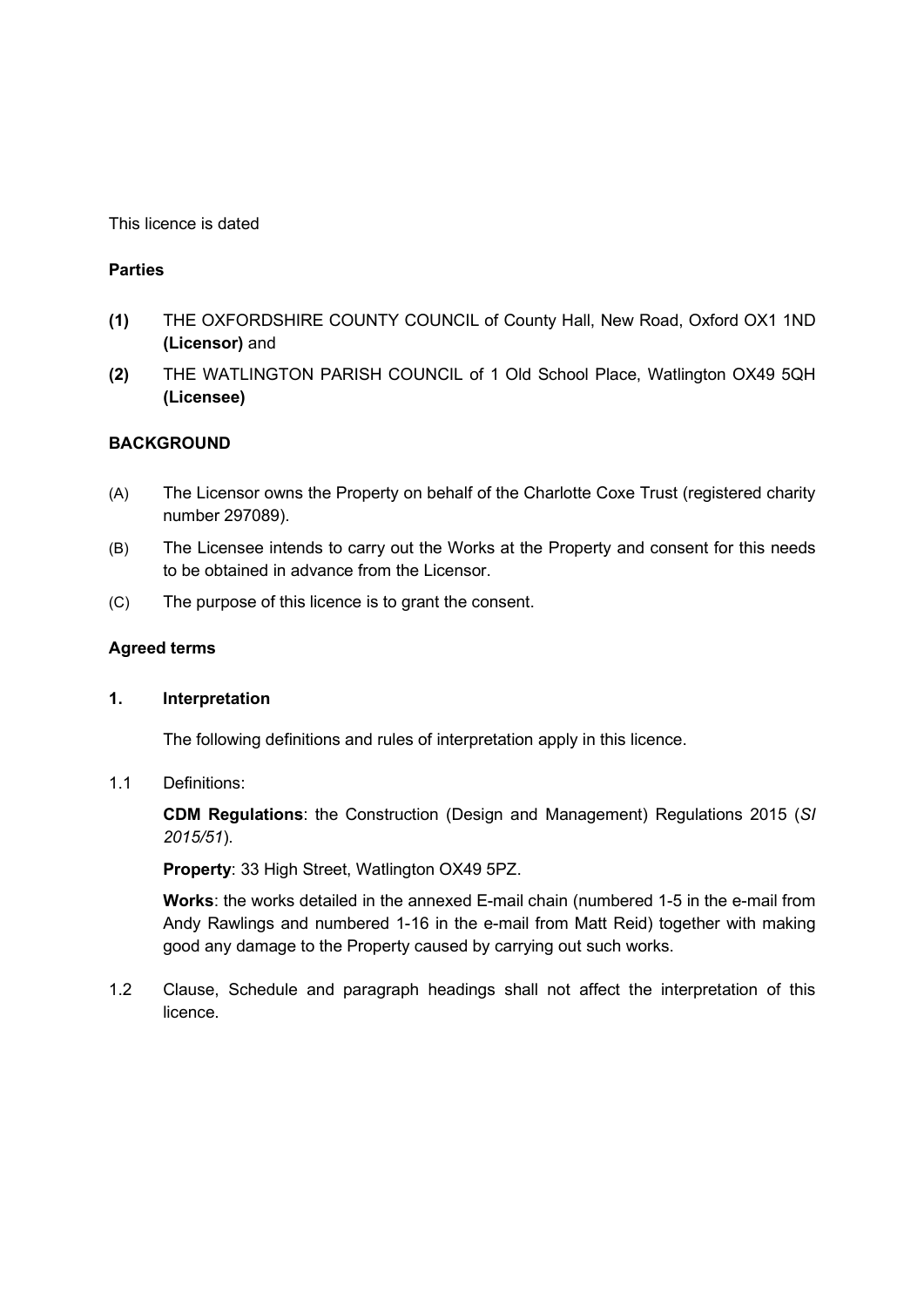## 2. Consent to carry out the Works

The Licensor consents to the Works being carried out on the terms set out in this licence and grants the Licensee all necessary rights of access to the Property for them to be carried out.

### 3. Licences and consents

- 3.1 The Licensee acknowledges its obligation to obtain all licences and consents (including planning permissions and building regulations approvals) that were or are required for the Works under any laws.
- 3.2 In particular, the Licensee acknowledges that the Property is Grade 2 Listed and, because of this, Listed Building Consent will be needed for some or all of the Works and they should only be carried out after liaison with South Oxfordshire District Council's Conservation Officers and in compliance with their instructions. The Licensee agrees not to carry out the Works until such liaison has taken place and the Licensee agrees to keep the Licensor updated regarding this.

## 4. Carrying out and completing the Works

- 4.1 The Licensee warrants that the Works will be carried out at its sole expense as soon as possible after the date of this licence:
	- (a) using good quality, new materials which are fit for the purpose for which they were used;
	- (b) by competent and experienced contractors;
	- (c) in a good and workmanlike manner and in accordance with good building and other relevant practices, codes and guidance;
	- (d) in full compliance with listed building and building regulations requirements; and
	- (e) fully (rather than partially) with, in particular, all the work identified as necessary by Andy Rawlings being carried out.
- 4.2 The Licensee warrants that it will comply with the requirements and recommendations of all relevant utility suppliers and those of the insurers of the Property in connection with the Works.
- 4.3 The Licensee agrees immediately to make good, to the reasonable satisfaction of the Licensor, any damage (including decorative damage) which is caused by carrying out the Works.
- 4.4 The Licensee acknowledges that by carrying out and/or completing the Works it does not acquire any legal or equitable interest in the Property.